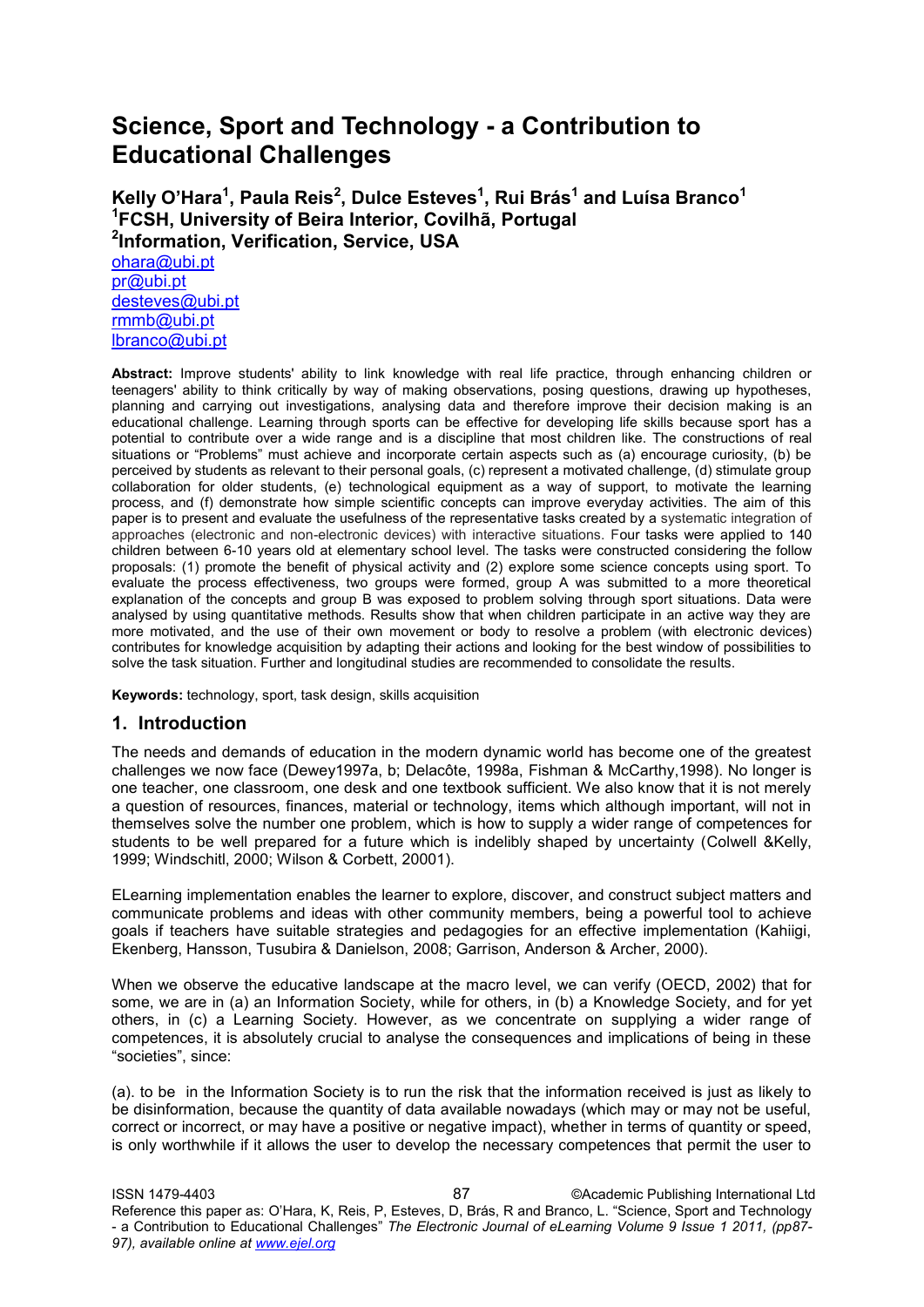select from the available information, that which will contribute to a better understanding, solve problems and learn new things;

 (b). to be in the Knowledge Society implies understanding the difference between knowledge as an unrelated set of facts and knowledge as an integrated phenomenon and also understanding if that which is valued most, is or is not how the individuals obtained that knowledge, the things they picked up on the way to getting that knowledge and what motivated the learning of that knowledge;

(c). to be in the Learning Society where students have teachers and other resources at their disposal to achieve their goals and objectives, implies having the capacity to prepare competent individuals who will want and know how to implement projects, because, according to the OECD, a society that demands an *ASK* programme (*attitudes, skills, knowledge* ).

If we zoom inside this educational landscape at the micro level, we need to have the capacity to develop the necessary competences which consider learning to be largely about modifying individual representations rather than the result of a process of "stacking" information/knowledge. A representation is not just the outcome i.e. that which the student verbalizes, writes, draws, plays or does, but the underlying neuronal structure from which these actions originate (Giordan, 1998).

Guided by the above mentioned macro and micro perspectives, we propose in this paper to design an experimental approach to work on an example of this wider range of competencies, Problem-Solving Skills, "i.e. the capacity of students to understand problems situated in novel and crosscurricular settings, to identify relevant information or constraints, to represent possible alternatives or solution paths, to develop solution strategies, and to solve problems and communicate the solutions" (OECD, 2004), showing both the theoretical foundations that need to be considered, and the active principles that we turn to for operational purposes.

From a theoretical point of view, the following are to be considered:

#### **Learning should be centred on the student**

In order to construct an interactive environment as a tool to assist students in their reasoning and finding the possible solutions, they become active participants in the learning process. However even when centred on the student, this process needs to be structured and facilitated by the teacher and/or team work, in order to permit the realization of concrete situations, where the activities being promoted will allow the participants to manipulate, experiment and interpret phenomena according to different functional perspectives and previously defined objectives (Dewey1986, 1997; OECD, 2002, 2004, 2007);

#### **The development of a process to stimulate curiosity based on problem situations**

The capacity to raise pertinent questions and attempt to critically interpret the available indicators in order to find the best possible solutions depends on a change of attitude and the profound transformation of the individual, while demanding systematic and sustainable work. Clearly this work rests on the capacity of the team work to make use of conceptual and material instruments, while trying to establish a ludic and critical spirit in the search for organisation and mastering of knowledge (Richard, 1999; OECD, 2002).

## **The development of a technological and scientific reasoning**

The problem situations put forward by the team work should stimulate curiosity and the capacity to be critical which in turn will lead to the development and training of a scientific reasoning that will a) raise and equate hypotheses for resolution; b) use information, data, and available documentation to allow reflection, and represent systems for alternative resolutions; c) select strategies for resolution; d) present results and reasons which can be debated; d) present new questions and doubts which appear as the process runs its course (Folder, 1993, Alper, 1994; Delacôte, 1998b; Richard, 1999 ; Crawford, Saul, Mathews & Makinster, 2005; Reimann & Jacobson, 2010).

On the bases of the above mentioned theoretical foundations, our experimental situation [\(Delisle,](http://www.amazon.com/Robert-Delisle/e/B001KIHS06/ref=ntt_athr_dp_pel_1) 1997) made use of the following active principles(: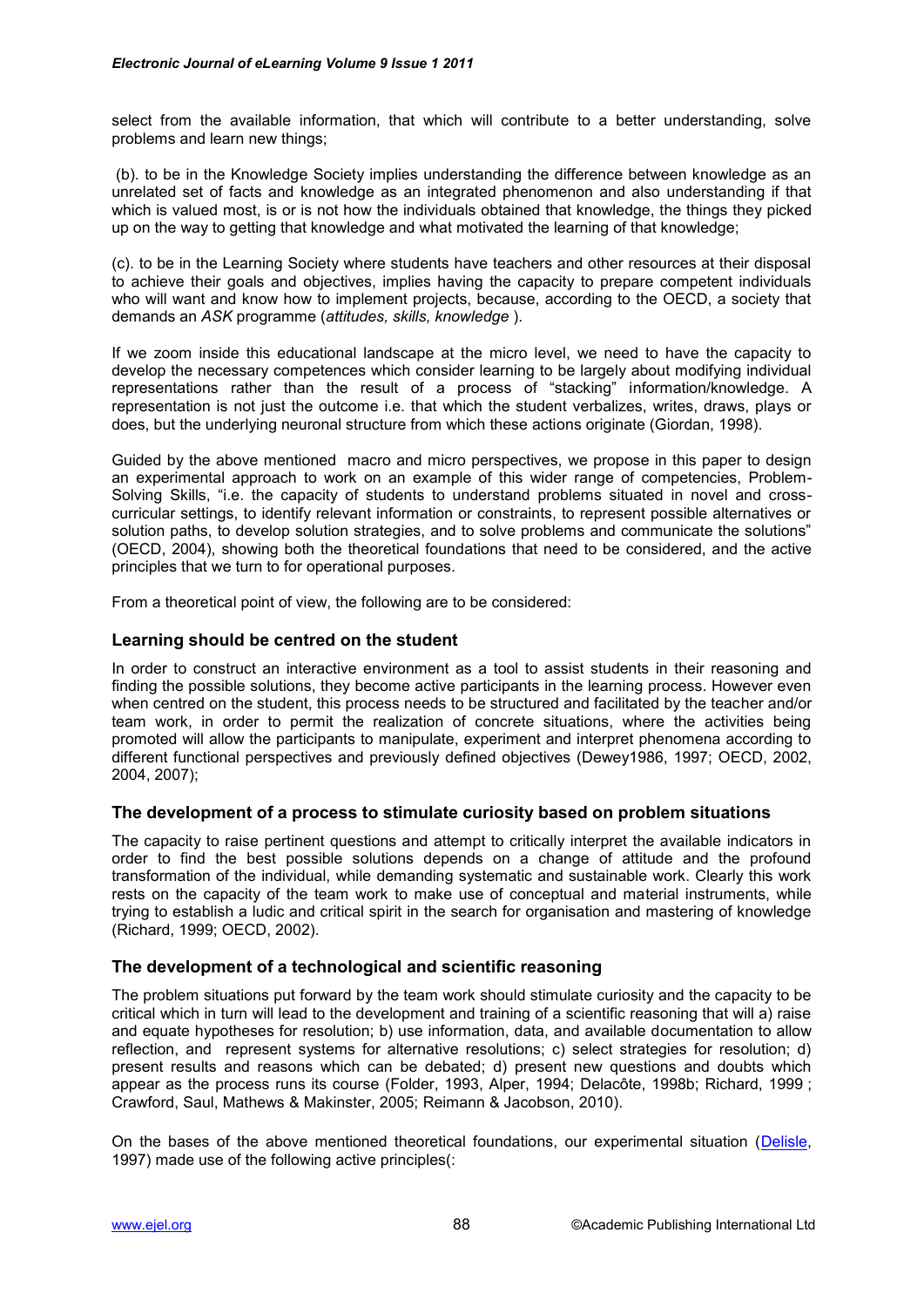## **Student-centred learning**

Our interactive environment is done through real life situations which, depending on the students' level, will allow them to create strategies to solve the problems. What is desired here is that when students are presented with a series of problems, they will solve them by making the best choice from a window of possibilities. To accomplish this we used various instruments, including computer graphics, animations, heart rate monitors, videos and smart boards.

## **Developing a process of curiosity based on problem situations.**

Sport is used as the catalysing agent for the motivation and interest of the participants: the use of games to present strategic problems guided by objectives and rules; the definition of competitive situations within a certain range of challenge; the elaboration of a points system that will permit the verification of results and the fulfilment of partial objectives, a system for rotating through different goals and or tasks, allows the acknowledgement of individual limits and identify the strong and weak points of each element leading to the improvement of the team work while at the same time showing how different individual competences will affect the capacity of the team.

#### **The development of a technological and scientific reasoning.**

The tasks were conceived for promoting the benefit of physical activity and to explore some science concepts. All situations considerer different resolutions and strategies to reach the goal and are accompanied with video and smart board information. This information was given a) at the beginning of the task, so we can present the problem, the concept and the aiming goal, b) during the task for helping the possible problem resolution and c) at the end in order to make an overview of the global task and provoking discussion about the concepts and its functionality.

In this article we chose the concepts of heart rate (HR) and energetic balance (EB). Physical activity and health are recognized as an important means to helping children and youths attain a healthy emotional, social and physical well being (Strong, Malina, Bumkie, Daniels, Dishman, Gutin, Hergenroeder, Must, Nixo, Pivanirk, Rowland, Trost & Trudeau, 2005). In fact, encouraging the physical activity in children and adolescents is often viewed as an effective health promotion and a disease prevention strategy for the adult population (Thompson, Humbert & Mirwald, 2003). In last decades numerous studies reported a significant decline in physical activity levels on children and adolescents. Different factors contribute for this physical inactive behaviour, typical of the actual lifestyle. The new technologies, sedentary player games, and the unsafe and inaccessible places to practice physical activity are some examples that do not support the regular physical activity prevalent in childhood and youth (Larsen, McMurray & Popkin 2000).

To promote a lifetime inclusion of physical activity in children and adolescents, several aspects should be considered for a globally agreed strategy, as school and physical education, community and sports local programs, and family support (Thompson *et al.*, 2003). The school has an important role in this field, because it can promote the practice of diverse physical activities and experiences, but it can also promote the physical activity as an instrument of learning and social and physical development (Folder, 1993; Alper, 1994, Laursen, Liston, Thiry & Graf, 2007).

## **2. Methodology**

In order to investigate the effectiveness of the active principles defined in micro level (points 1, 2 and 3), we create interactive real life tasks by integrating the concepts of Energetic Balance (EB) and Heart Rate (HR) with different eLearning tools (Kahiigi et al, 2008), such as video camera, heart rate monitor and smart board.

## **2.1 Participants**

140 children (age between 6 to 10 years) from elementary school were selected and divided randomly in two groups, where group A, n= 73 and group B, n=67. Group A were exposed to a more theoretical explanation for heart rate (HR) concept but made the practical situations for energetic balance (EB) whereas group B made the opposite approach.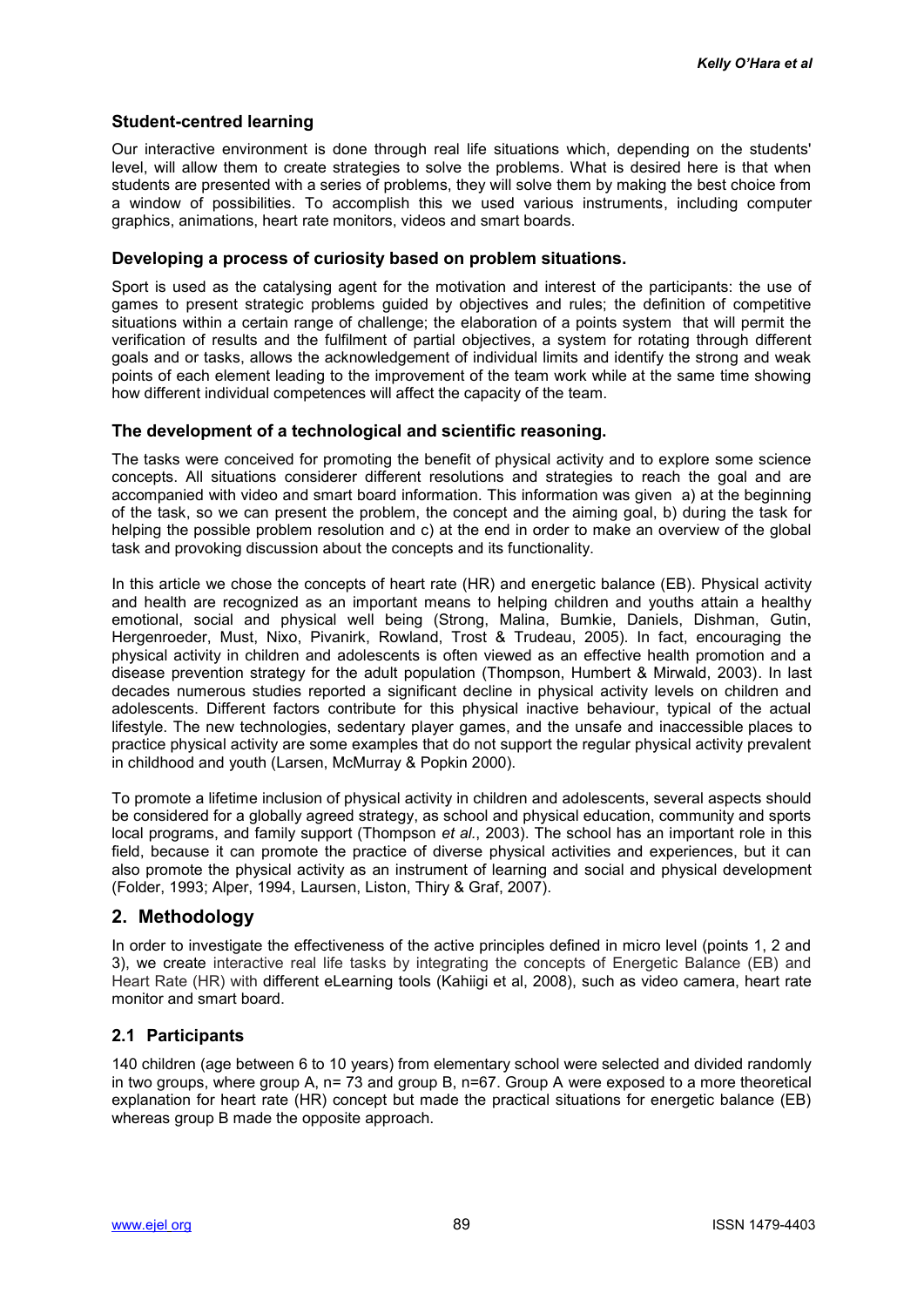## **2.2 Statistical analysis**

Descriptive analyze and independent samples Mann-Whitney U test was used to compare groups. A *p* value of 0.05 or less was considered as significant. All p values are two-tailed. The data were analyzed using the software Statistical Package for the Social Sciences (PASW 18 for Windows; SPPS).

## **2.3 Experimental design**

All tasks (theoretical and practical) started with a question based on simple real things and built in a way that children were conducted to think, to encourage curiosity, to motivate solving the problem and the answer could only be achieved if they played the game. The introductory purpose for each task gives the clue to the concept that will be introduced. The purpose is complete enough to present the goal, but does not give away the "mystery" of the results. There is an element of surprise in each tasks and guaranteed fun and competition.

For the EB the questions were "can we have the same energy from all types of food?" and "can we eat without being fat?". To the HR concept the questions were "How does our blood circulate?" and "how can we increase our heart rate?"

At the end of each task, a test for each concept was applied, equal for both tasks (theoretical and practical). More than evaluating the capacity of children to define the concepts *per si*, we intend to assess the capacity of the learning tasks proposed to develop the aspects presented on micro level (points 1,2 and 3).

For EB concept the test has a total of 30 questions, divided in 3 main categories, where Q1 and Q2 correspond to the capacity of the children to define the concept (with a total of 12 questions, 6 for Q1 and 6 for Q2), Q3 and Q4 represents the capacity of the children to choose and combine different possibilities (a total of 10 questions, 6 for Q3 and 4 for Q4) and Q5 and Q6 the capacity that they have to integrate different aspects of the learning knowledge to give the answer (a total of 8 questions, 5 for Q5 and 4 for Q6).

For HR concept the test has a total of 32 questions. The same structure was used to define the categories, where Q1 and Q2 has a total of 11 questions, 5 for Q1 and 6 for Q2, Q3 and Q4 have a total of 12 questions, 6 for Q3 and 6 for Q4 and Q5, Q6 and Q7 have a total of 9 questions, 5 for Q5, 2 for Q6 and 2 for Q7.

## **2.4 Theoretical tasks**

The theoretical task (both for EB and HR) started with a question about the concept definitions, their significance, how they can be quantified and altered. Visual and experimental support instrumentation was used to facilitate the concept understanding. Questions were presented in other to create interaction between children and research team for establishing the comprehension level of the concepts by them. In consequence, the research team was able to apply different types of games.

For the HR concept the questions were "How does our blood circulate?" and "how can we increase our heart rate?". The tasks were created in other to develop the perception of the heart rate concept, monitoring with polares (HR instrument).

For the concept of EB the introductory questions were "Can we have the same energy from all types of food?" and "Can we eat without being fat?". The tasks aimed to provoke the sensibility of the concepts of calorie and fat cell. During the task the children had video segments and smart board information, for instance, they calculated how much energy was introduced to the organism by some food (visible on video) and how much was used (for example, in relation to sports activity).

Research team used those tasks not only to diagnose the comprehension level but also to control the children"s evolution.

#### **2.5 Practical tasks**

With the intention of establishing the level of children"s knowledge, in the beginning of the task, they were questioned about day-to-day things where the concepts (HR and EB) could be applied. At the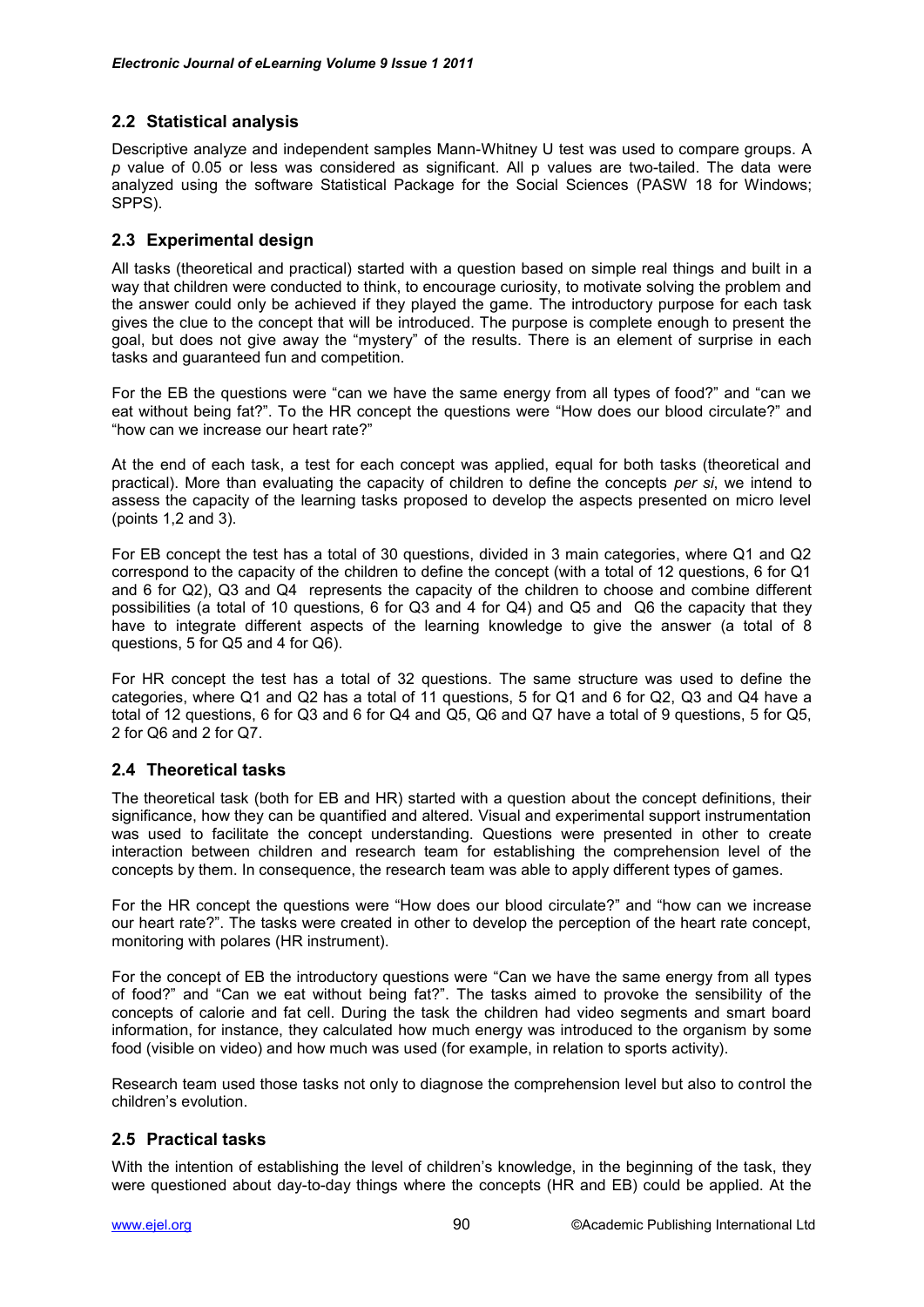end of each task, they were once more questioned not only about the definition of the concept but also about the underlying aspects of the concepts and its functionality, such as "What did you do to reach your objective?", "How did you do it?", "Why did you do this?".

For the concept of Heart Rate (HR) the main question was "How does our blood circulate?" and "how can we increase our heart rate?". Children show that they have the perception that only physical effort can increase HR. Various type of games were used to show different levels of HR increase and the recovery time needed to decrease those different intensity levels. The children had their own HR monitor as a feedback for their performance.

Since HR variations also depend of other factors, two tasks were set up to show how emotions can influence HR:

*Heart rate task 1(HR1)* - "Let's Dance", the aim is to show that stress resulting from the relationship between two people could increase HR. Research team manipulated territorial behavioral space and children were paired up, male and female. Each child had a HR monitor beeper according to the maximum and minimum levels set by the supervisor. The goal was to dance without passing the HR maximum limit. If this happens they had different possibilities to decrease the HR value and return to the game. The points were awarded based on their capacity to control HR. At the end, by using video images, we could show them how stress led to an increase in HR.

*Heart rate task 2 (HR2) -* "Treasure hunting", the goal is to show that factors like blindfolded and communications between the pair provoke the HR changes. The children were put in pairs with the objective of seeing which pair could find the largest number of balls (the treasure). In each pair, one child was blindfolded and could only move by following his partner"s verbal instructions. The children won the game if they could catch more balls, without passing the HR maximum limit.

More in both HR situations the player had different possibilities, by managing their own action and /or the opponent team, to increase or decrease HR values.

For the concept of Energetic Balance, the main questions were "Can we have the same energy from all types of food?" and "Can we eat without being fat?". Two tasks were set up:

*Energetic Balance situation 1 (EB1)* - "Eating without being fat". The aim was to show that calories are fundamental in supplying energy to the organism; if they are not completely used up they contribute to weight increase. Each pair received a card with a food type. First they had to identify the quantity of calories of this food type (using video information) and then define the effort that they have to make to burn the excess calories, in proportion to the amount of effort needed to complete the task. They were then asked to complete a circuit with more or less difficulties (by the type of obstacles, travel distance), depending on the number of calories per effort.

*Energetic Balance situation 2 (EB2)***-** "Looking for the good fat cell". The aim was to show that there are various types of fat cells (good and bad) and their consequent implications on the functioning of the organism. To transmit this knowledge researches create a circuit that combine speed, travel distance, balance and skill accuracy. To transmit the notion of bad fat cell they perform the circuit was mobility was decreased by adding weight in child limbs and by using uncomfortable clothes. For the notion of good cells they played normally without any constrains. The games began with each pair receiving a card with a food type and then perform the circuit.

## **3. Results and discussion**

Heart Rate Tasks

Group B who perform practical situations present more correct answers than group A. Table 1 show the significative difference for both groups and the respectively *p* value when applying Mann-Whitney U test for  $p<0.05$ .

In questions Q1 and Q2 (Figure 1 and 2) even with significative difference between groups for 2b(83% for PG and 54% for TG), the response tendency was the same (correct) but not in 2e (21% for PG and 50% for TG). One possible explanation is that 2e spotlighted on questioning the normal values of Hr for a healthy grownup where 2b focus on using equipment to measure HR. Further, it is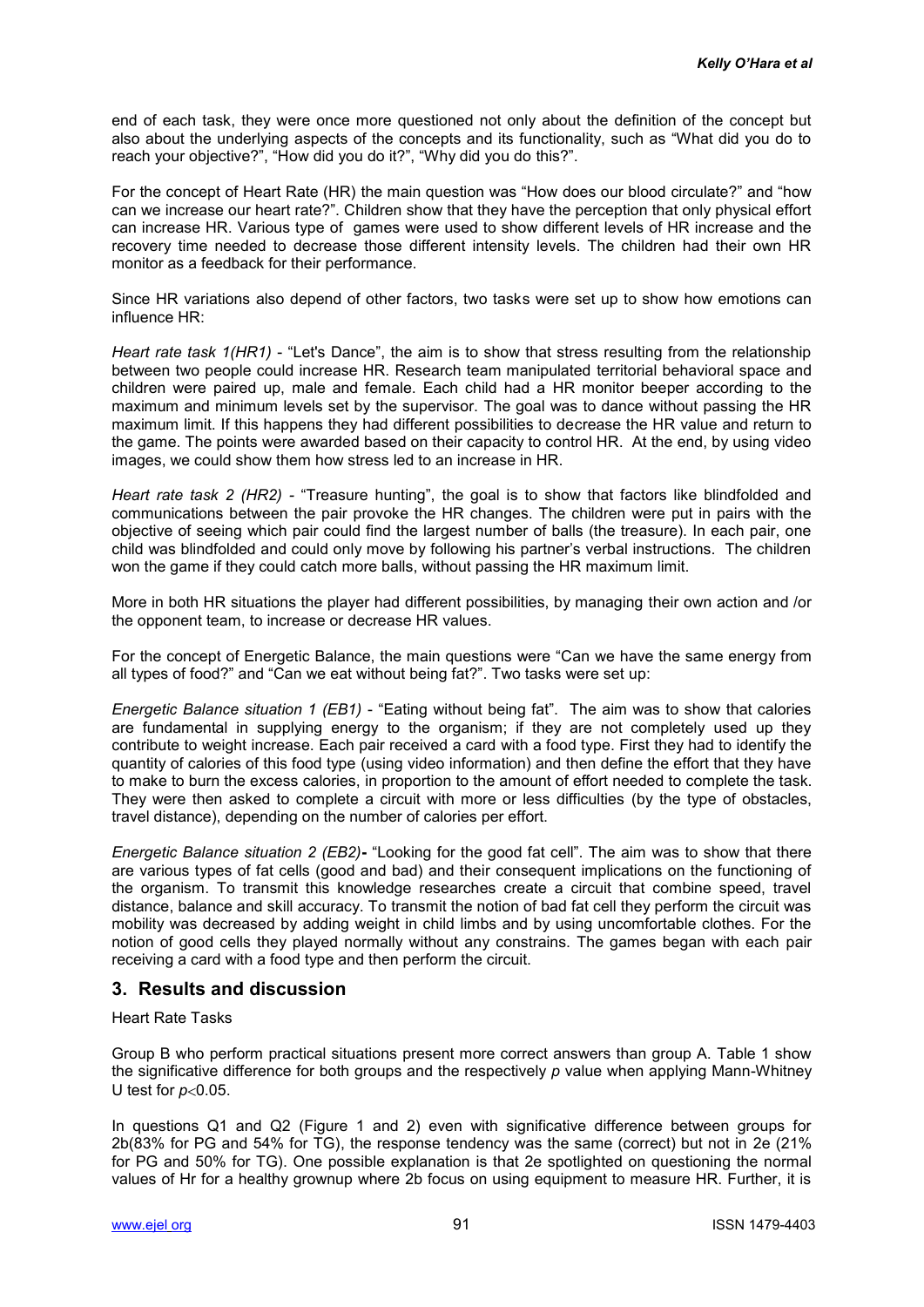possible to observe that both groups give wrong answers when testing their concept knowledge about the phenomenon (Q1). One reason for this result can be the duration of the class thirty minutes plus the test, the age group in relation to the concept abstraction. In practical situations the children were so excited with the tasks environment that had difficulty to concentrate in the beginning of the class.

| <b>Table 1:</b> p value for the answers in questions groups, when comparing PG Group B and TG Group A, |  |
|--------------------------------------------------------------------------------------------------------|--|
| p<0.05 Mann-Whitney U test                                                                             |  |

| Question N°    | p value |
|----------------|---------|
| 2 <sub>b</sub> | .015    |
| 2e             | .009    |
| 3a             | .025    |
| 3f             | .011    |
| 4b             | .008    |
| 4f             | .037    |
| 6b             | .043    |



**Figure 1:** Percentage (%) of correct answers in Q1 for TG and PG in HR tasks.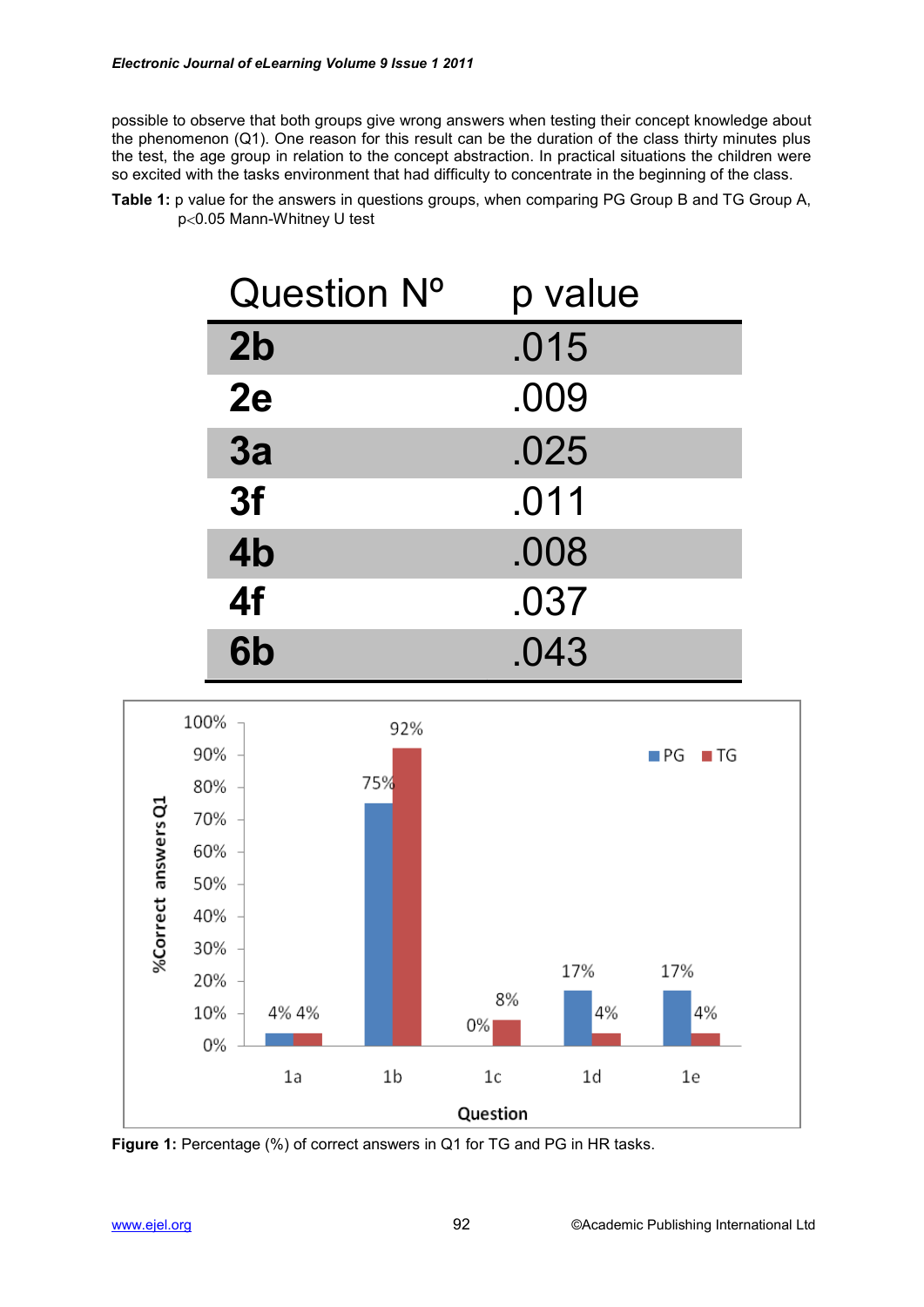

**Figure 2:** Percentage (%) of correct answers in Q2 for TG and PG in HR tasks. Figure 3 and 4 show the quality of the answers.





Although these questions present more variation between groups, the tendency of the answer is the same so the high values of the correct ones.



**Figure 4:** Percentage (%) of correct answers in Q4 for TG and PG in HR tasks.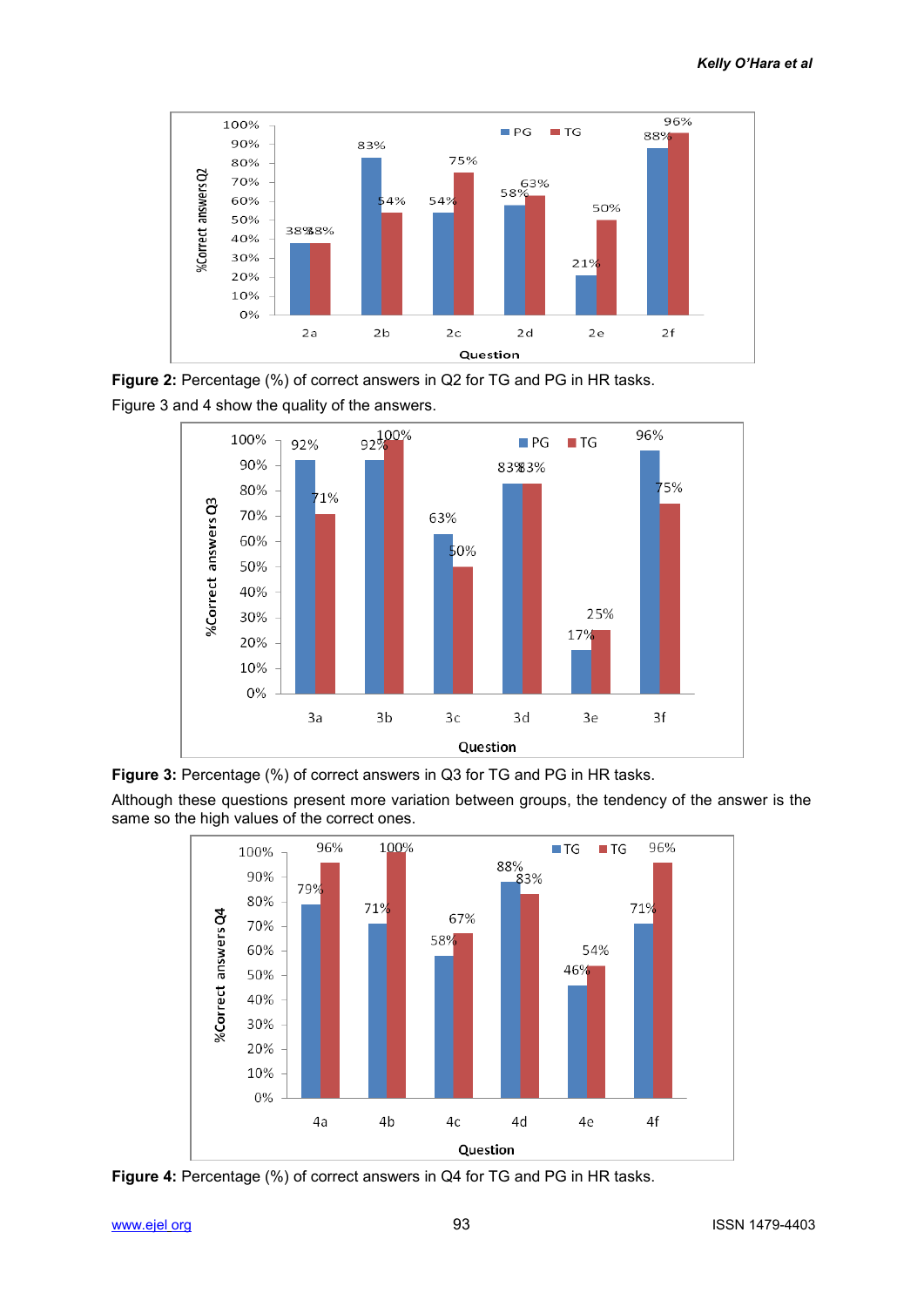For wrong answers the values are similar in both groups, therefore no significative difference was observed when the children respond to question that they have to choose and combine different possibilities.

The same tendency is present for Q5, Q6 and Q7 only differing on the number of correct answers (table 2).The children were able to correlate different information (questions 6 and 7) independent of the way the knowledge where transmitted. Nevertheless in both tasks the teacher had the same conceptual strategies.

**Table 2:** Percentage (%) of correct answers in Q5, Q6 and Q7 for TG (A) and PG (B) in HR tasks

| Group | Question 5 (Q5) |    |    |                                 |    | Question 6(Q6) |     | Question 7(Q7) |     |
|-------|-----------------|----|----|---------------------------------|----|----------------|-----|----------------|-----|
|       | 5a              | 5b | 5c | 5d                              | 5e | 6.1            | 6.2 | 7.1            | 7.2 |
| PG    | 79              | 83 | 79 | $\overline{\phantom{a}}$<br>ر ر | 38 | 96             | o-  | 96             | 92  |
| TG    |                 | 88 | -- | 79                              | 29 | 96             | ⊷   | 96             | 96  |

Even with bad results in Q1, e.g., defining the concept, the children were able to correlate and choose the best answer when doing the comprehension question, according to the results showed in Table 3 and 4. These results strengthen the hands-on pedagogical process (and because even in theoretical situations they had some experience by using e learning approach) and the problem based learning (Dochy, Segers, Van den Bossche & Gijbels, 2003; Wilson & Corbett, 2001).

#### Energetic Balance Tasks

Only for one question in group Q1 and Q6 there were significative difference, p=.003 and p =.001 respectively for  $p<0.05$  Mann-Whitney U test.

The results show that the percentage of correct answer are similarly (figure 5 and 6) with in groups (TG and PG) for the more memory questions.



**Figure 5:** Percentage (%) of correct answers between TG(B) and PG(A) in Q1 for EB tasks

Even when the children give the wrong answer (1d) both groups present a very low percentage. Therefore it is possible to see the same tendency of answer (correct or wrong) between groups.

In respect to those questions that involved the selection of more than one possibility Q3 and Q4 there were no difference between groups. Question 3a (figure 7) and 3 e present a significative difference between groups with a divergent tendency on their answers.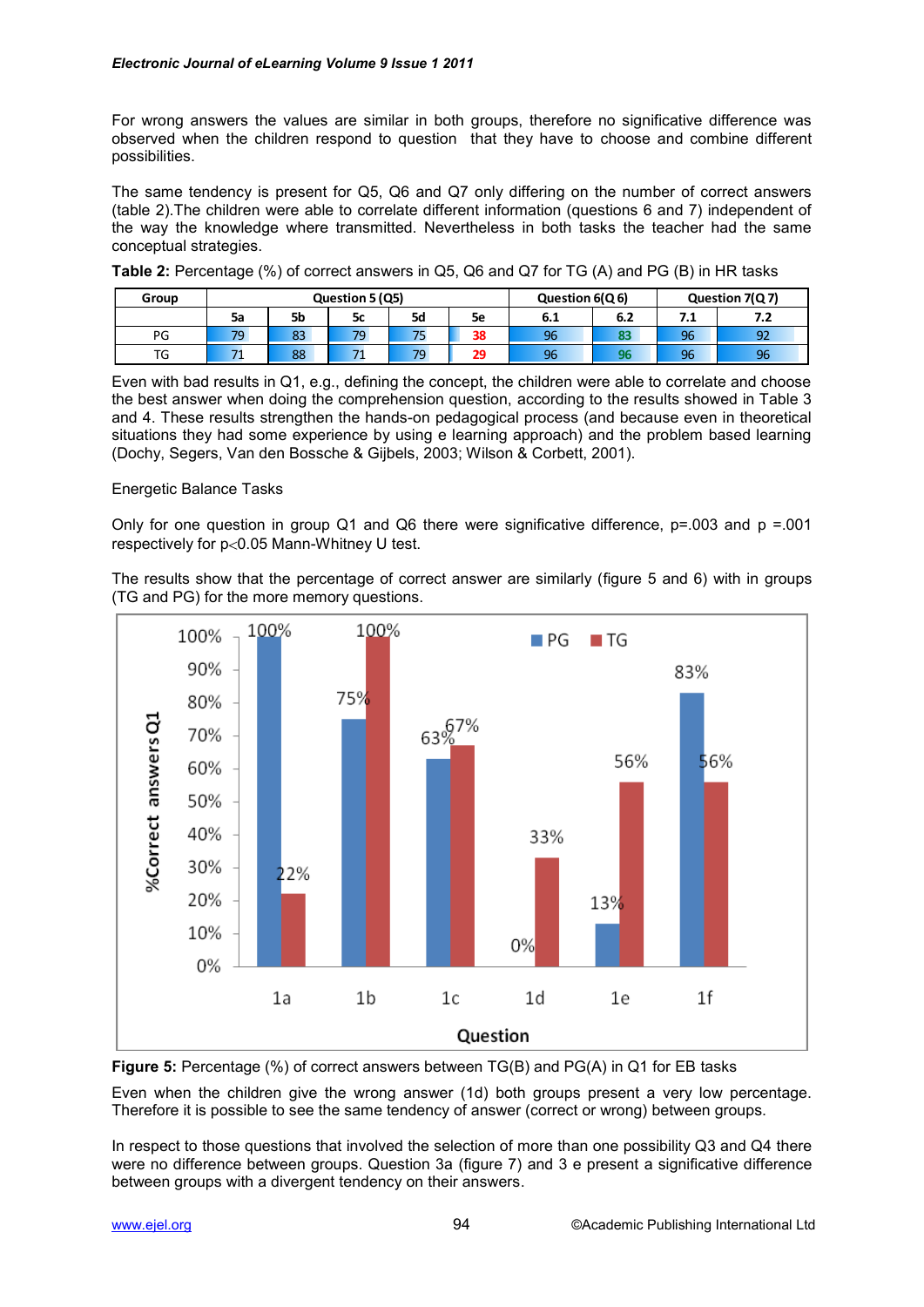







For the last questions groups (Q5 and Q6), despite only one question showing significative difference between groups, in table 7 it is possible to see that in all Q6 there is a great discrepancy in the answer given by the children. For TG with the exception of 5.3 and 5.5 (where they show that 11% and 33% give partially correct answer) wrong answers were given in this category. The PG children were able to provide correct answers whenever they had to make a relationship of the knowledge learned.

**Table 3:** Percentage (%) of correct answers between TG(B) and PG(A) in Q5 and Q6 for EB tasks

| <b>Group</b> | Question Group 5 [Q5] |     |     |            |     | Question Group 6 [Q6] |            |                  |
|--------------|-----------------------|-----|-----|------------|-----|-----------------------|------------|------------------|
|              | 5.1                   | 5.2 | 5.3 | 5.4        | 5.5 | 6.1                   | 6.2        | 6.3              |
| <b>PG</b>    | 75                    | 88  | 63  | 88         | 63  | 1 <b>M</b>            | <b>100</b> | 100 <sup>1</sup> |
| TG           | 67                    | 89  | 89  | <b>100</b> | 67  |                       |            |                  |

For a total of 62 questions only nine of them present significative difference between Practical (PG) and Theoretical (TG) groups (7 in 32 for HR and 2 in 30 for BI). These difference were in all questions groups (Q1 to Q7) but with more relevance in the group that had practical situations. Data presented in this paper is in agreement with Barrows (2004), OECD (2004) and Savin-Baden (2003), Laursen, et. al (2007) that children will benefit when exposed to a learning process constructed with the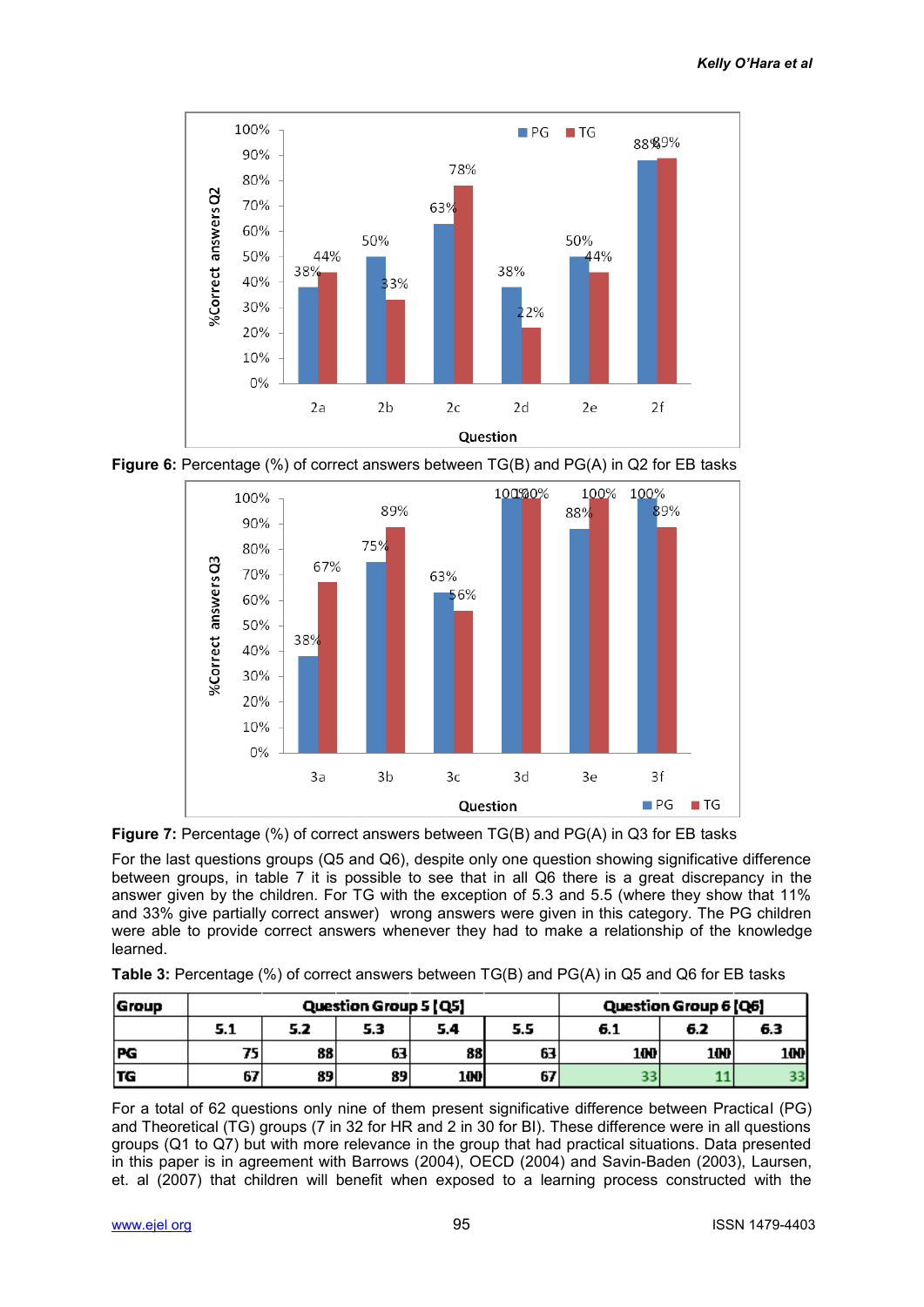premises on developing the ability to make decisions and solve problems, and when exposed to several bodies of knowledge in a real life context. Because most of the situations presented in research create the task using one kind of knowledge, more studies with the same framework behind the task constructions are needed, in other to support our results.

## **4. Conclusion and future works**

The findings obtained from this study are in agreement with Windschitl (2002) that learning would be optimized if students were involved in real life and meaningful problem-based activities. Also the results show that when children were faced by practical situations they develop the capacity to understand different constrains, and adapt their actions looking for the best window of possibilities to solve the problem, since they score more correct answers that those children exposed just too theoretical situations. We can verify that the use of e learning methods integrated within the learning process, if constructed by the guide premises (macro and micro level) considering the realness and the relatedness of the problem to the children"s everyday experiences, can create a learning intention (Laursen, et al., 2007; Reimann & Jacobson, 2010). Participating in sport activity in an intentional way can develop life skills (Danish & Nellen, 1997, Goudas, Danish & Theodorakis, 2005), i.e. skills that are required to deal with the demands and challenges of everyday life. They can be not only physical (e.g., taking the right posture), but behavioral (e.g., communicating effectively), cognitive (e.g., making effective decisions). Nevertheless more studies are required, with the same conceptual structure, for developing new tasks with other concepts, or the same concepts with more variability and versatility of games and eLearning tools, increasing the integration of areas of knowledge and research teams. These new tasks should be applied to different ages and social contexts. Also, it is important to develop new assessment approaches and tools in order to control the reasoning process we present at micro level (1, 2 and 3). Longitudinal studies are also recommended to consolidate the results.The proposed tasks contribute to the development of the new educational challenge, showing how it can be possible to learn not only basic knowledge but also develop others skills and train the capacity to make decisions and solve problems in a motivating environment. Another conclusion from this study is that technology support and eLearning processes can be a powerful tool for learning when integrated within a conceptual framework that considers the development of Problem-Solving Skills, the ability to think critically and therefore improve decision making. In this case technology will naturally be included. So creating tasks that integrate different kind of knowledge, technology and in a same way are pleasure for does who participate, benefits the educational process and facilities the teacher action.

## **References**

Alper, J.(1994) – "Scientists return to the elementary-school classroom" – in Science, Vol. 264, 6 May, pp. 768- 769

Barrows, H. (2004) Generic problem-based learning essentials. Available online at: http:// www.pbli.org/pbl/generic\_pbl.htm (accessed 10 June 2008).

Crawford, A., Saul, W., Mathews, S. & Makinster, J. (2005) *Teaching and learning Strategies for the thinking classroom*. The International Debate Education Association, Open Society Institute.

Colwell, R. & Kelly, E. (1999). Science learning, Science opportunity. *Science*. Vol. 286. no. 5438, p. 237 Danish, S. J., & Nellen, V. C. (1997). New roles for sport psychologists: Teaching life skills through sport to at risk youth. *Quest*, 49,100–113.

Delacôte, G. (1998a). *Enseñar y aprender con nuevos métodos.* Editorial Gedisa

Delacôte, G. (1998b). Putting Science in the hands of the public. *Science*, Vol. 280. no. 5372, pp. 2054 - 2055

- [Delisle](http://www.amazon.com/Robert-Delisle/e/B001KIHS06/ref=ntt_athr_dp_pel_1), R. (1997) *How-to Use Problem-Based Learning in the Classroom.* Association for Supervision & Curriculum Deve.
- Dewey, J. (1997). Experience and Education*. The Educational Forum*, 1938-8098, Volume 50, Issue 3, 1986, Pages 241 – 252. [Dewey](http://www.amazon.com/John-Dewey/e/B001IQZCBM/ref=ntt_athr_dp_pel_1), J. (1997) *How We Think.* Dover Publications.
- Fishman, Stephen and McCarthy, Lucille. (1998). John Dewey and the Challenge of Classroom Practice. N.Y., N.Y.: Teachers College Press.
- Folder, K. (1993). Moving Science From Museum to School. *Science*, Vol. 262 no. 5131, p. 174.
- Garrison, R., Anderson, T., & Archer, W. (2000) Critical inquiry in a text-based environment: Computer conferencing in higher education. *The Internet and Higher Education*, Vol. 2 No 2-3, pp 87-105.

Dochy, F., Segers M., Van den Bossche P., &Gijbels, D. (2003) Effects of problem-basedlearning: A metaanalysis, *Learning and Instruction*, *13*, 533–568.

Giordan, A. (1998) *Apprendre!* Paris : Editions Belin.

Goudas, V. P., Danish, S. J. & Theodorakis, Y., (2005) The Effectiveness of Teaching a Life Skills Program in a Sport Context*. Journal of Applied Sport Psychology*, 17: 247–254.

Kahiigi, E., Ekenberg, L., Hansson, H., Tusubira, F. & Danielson, M. (2008) "Exploring the eLearning State of Art." *The Electronic Journal of eLearning* Volume 6 Issue 2, pp77 88, available online at [www.ejel.org](http://www.ejel.org/)